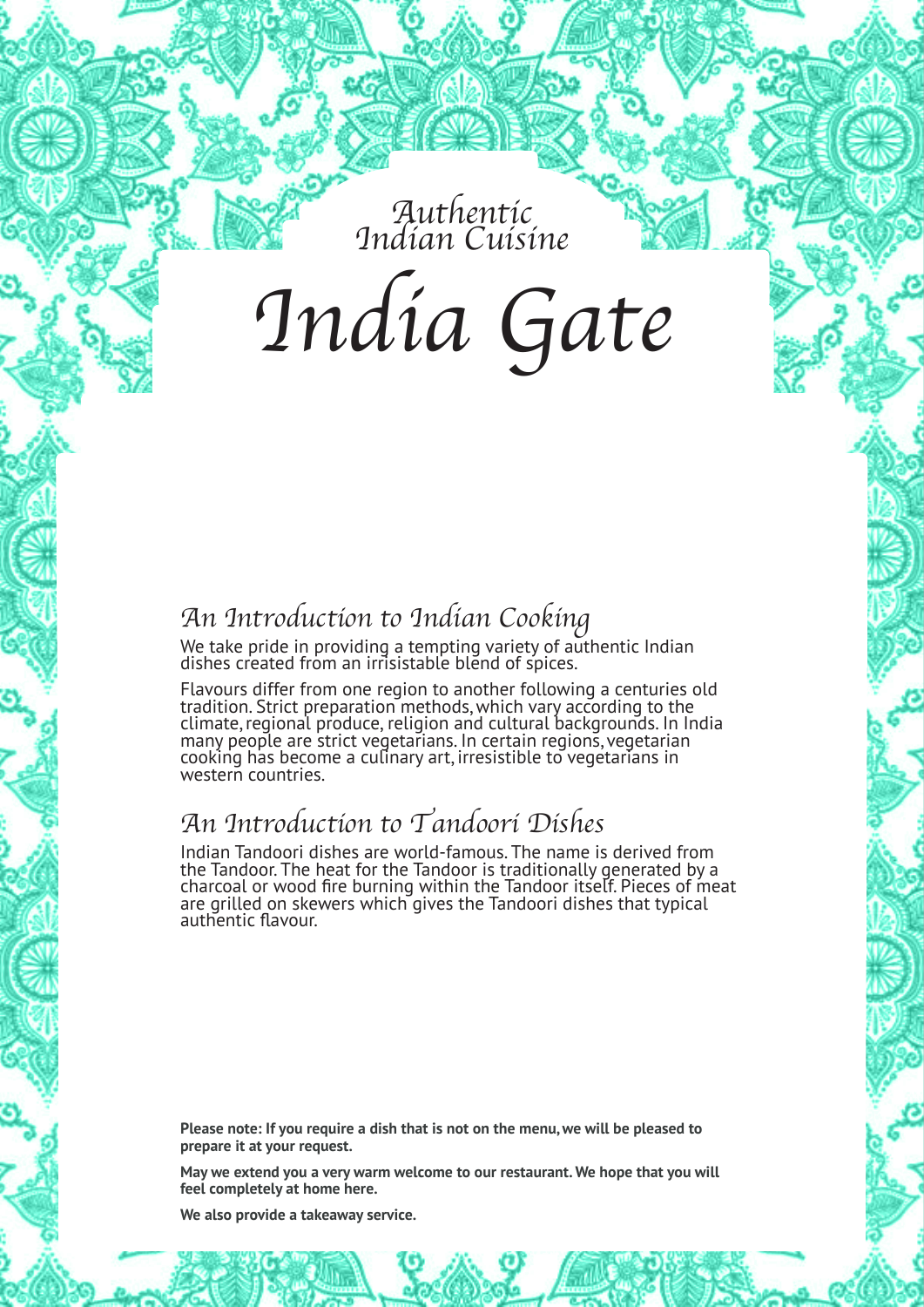# Starters

# Soups

| Indian red lentil soup<br>Dhal soup | 6.00 |
|-------------------------------------|------|
| <b>Mulligatawny</b>                 | 6.50 |
| Curry soup                          |      |

## Traditional Indian Starters

| <b>Onion Bhaji</b><br>deep fried onion frites                                            | 7,00 |
|------------------------------------------------------------------------------------------|------|
| <b>Samosa</b><br>Deep fried pastry filled with spicy<br>vegetables                       | 7,00 |
| Aloo Chaat<br>Spiced potatoes served with sweet and<br>sour tamarind sauce               | 8,00 |
| <b>Chicken Chaat</b><br>Spicy diced boneless chicken in sweet and<br>sour tamarind sauce | 8,75 |
| Tandoori Paneer Tikka<br>Cubes of Indian cheese marinated in<br>yoghurt and fresh spices | 8.75 |

# Tandoori starters

| All tandoori starters are grilled in the Tandoor                                                   |       |
|----------------------------------------------------------------------------------------------------|-------|
| <b>Tandoori Mixed Kebab</b><br>Diced chicken and lamb and minced lamb<br>marinated in fine spices. | 9,95  |
| Tandoori Sheekh Kebab<br>Delicately spiced minced lamb rolled<br>onto a skewer.                    | 8,75  |
| Tandoori Chicken<br>Delicately spiced leg of chicken.                                              | 8,75  |
| Tandoori Chicken Tikka<br>Diced boneless chicken marinated in<br>exotic spices.                    | 8,75  |
| Tandoori Lamb Tikka<br>Tender cubes of lamb marinated in exotic<br>spices.                         | 9,95  |
| Tandoori Boti Kebab<br>Pieces of spicy lamb on a skewer.                                           | 10,50 |
| <b>Tandoori King Prawns</b><br>King prawns marinated in exotic spices.                             | 10,50 |
| <b>Garlic Tikka</b><br>Diced boneless chicken marinated in<br>exotic spices and garlic             | 8.95  |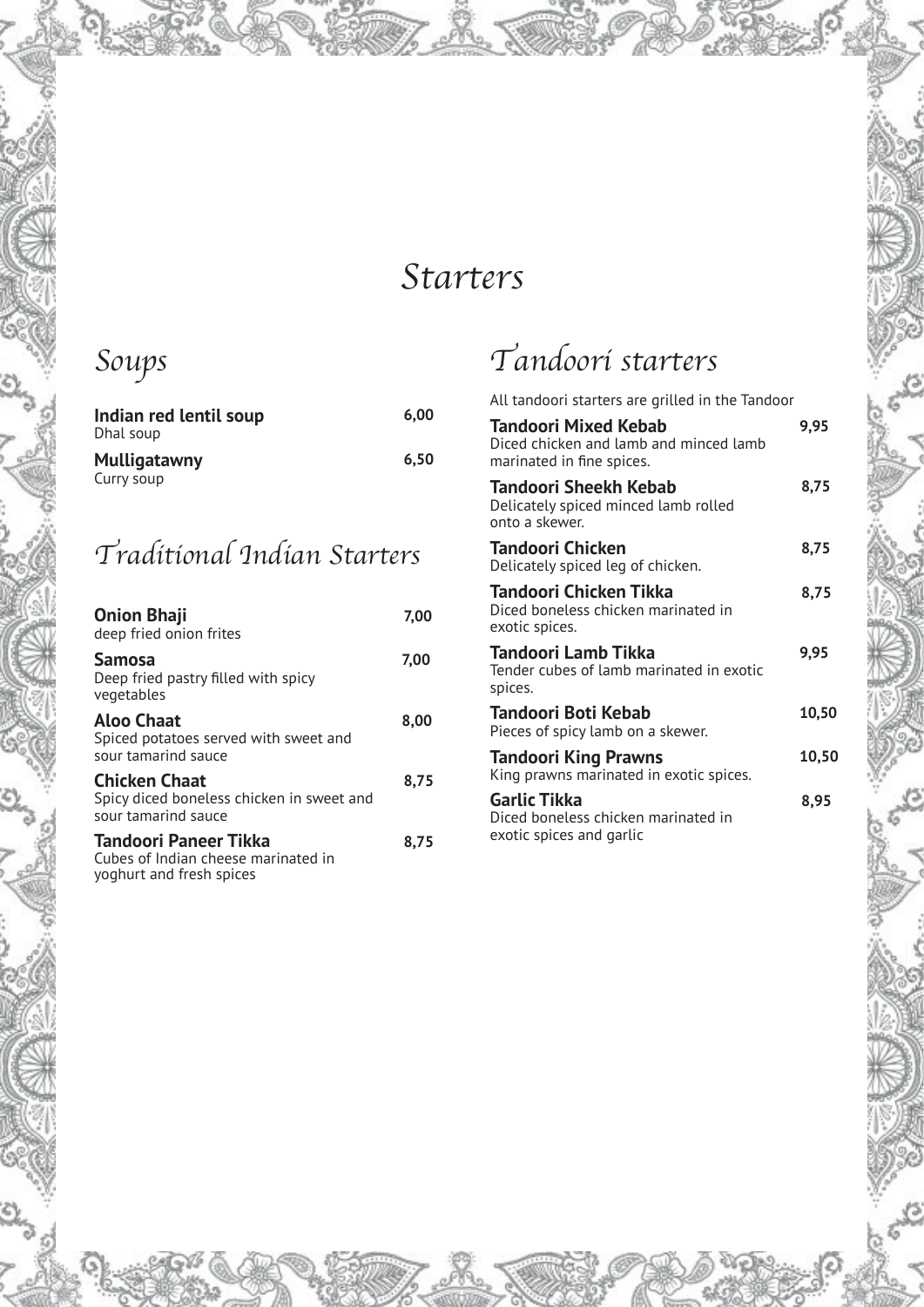### Menus

Taj Mahal

*4 courses,for two*

Soup

*---* Tandoori mixed Kebab *---* Lamb Bhuna,Chicken Tikka Massala Vegetable Curry,Basmati Pillau rice, Tandoori Naan

> *---* Tea or coffee

> > **€75,00**

*I*ndia Gate Thali

*5 courses*

Soup

*---* Tandoori King Prawns *---*

Tandoori Chicken Tikka Massala,Lamb Bhuna Vegetable Curry,Basmati Pillau rice, Tandoori Naan

> *---* Kulfi

(Indian ice cream) *---*

Tea or coffee

**€45,00**

### Niramish

*3 courses, V*

#### Soup

*---* Onion Bhaji,Vegetable Kurma Vegetable Curry, Mixed Raitha Basmati Pillau rice,Naan

> *---* Tea or coffee

#### **€32,00**

### Anarkali

*4 courses,for two*

Soup *---*

Tandoori King Prawns

*---* Royal Tandoori Mixed Grill, Tandoori Chicken Tikka Massala Mixed vegetable curry,Basmati Pillau rice, Tandoori Naan

> *---* Tea or coffee

#### **€85,00**

Gujrati *4 courses,for two, V*

Soup

*---* Samosa / Onion Bhaji

*---* Vegetable Makhani, Saag Paneer (spinach) Basmati Pillau rice,Naan

> *---* Tea or coffee

#### **€56,00**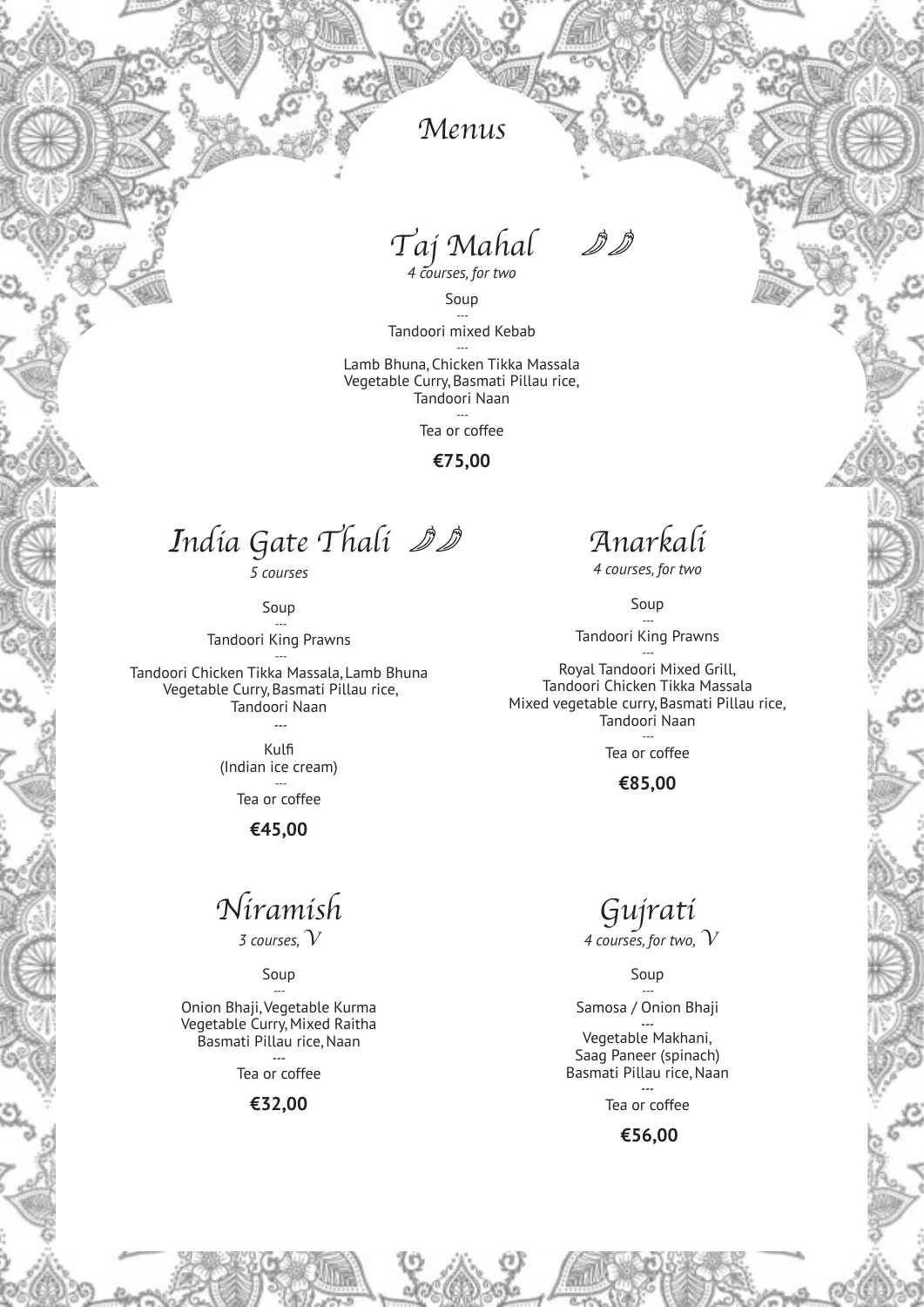# Vegetarian Dishes

| <b>Biryani</b><br>Vegetable dish with rice, almonds, raisins,<br>with vegetable curry                        | 21,00 |
|--------------------------------------------------------------------------------------------------------------|-------|
| <b>Vegetable Massala</b><br>Mild dish prepared with nuts, raisins,<br>yoghurt and fresh cream                | 21,00 |
| <b>Paneer Bhuna</b><br>Indian cheese in a medium curry sauce                                                 | 21,00 |
| <b>Shashlic Paneer</b><br>Indian cheese in curry sauce prepared<br>with peppers, onion, tomato, green chilli | 21,00 |

| Tandoori Paneer Tikka<br>Cubes of Indian cheese marinated in<br>yoghurt and fresh spices from the       | 21.00 |
|---------------------------------------------------------------------------------------------------------|-------|
| Tandoori oven<br><b>Vegetable Dansak</b><br>Vegetable curry with lentils and pineapple                  | 21,00 |
| <b>Shahi Paneer</b><br>Indian cheese in a creamy mild sauce made<br>with fresh tomatoes and cashew nuts | 21.00 |

with peppers,onion, tomato,green chilli peppers and fresh coriander,which give the dish a unique sweet and sour flavour

### Side Dishes

| <b>Mixed salad</b>                               | 4,75 |
|--------------------------------------------------|------|
| Mixed vegetables                                 | 9,75 |
| Sag Bhaji<br>Spinach                             | 9,75 |
| Sag Paneer<br>Spinach with Indian cheese         | 9,75 |
| <b>Bombay Potatoes</b><br>Medium hot potatoes    | 9,75 |
| <b>Dhal lentils with garlic</b>                  | 9,75 |
| Mushroom Bhaji                                   | 9,75 |
| Bhindi Bhaji<br>Okra                             | 9,75 |
| Chana Massala<br>Chickpeas with tomato and onion | 9,75 |
| Aloo Gobi                                        | 9.75 |

Cauliflower with potatoes

**Our (vegetable) side dishes are prepared in traditional Indian style. A delicious accompaniment to your main course!**

**Side dishes can only be served with a main course.**

**Main courses are served with Basmati Pillau rice or Naan.**

# Children's Menus

| Diced boneless Tandoori chicken<br>With rice or Naan<br>Ice cream | 15.50 |
|-------------------------------------------------------------------|-------|
| Chicken Kurma<br>With rice and salad<br>Ice cream                 | 15.50 |
| Vegetable Kurma<br>With Naan and salad<br>Ice cream               | 15,50 |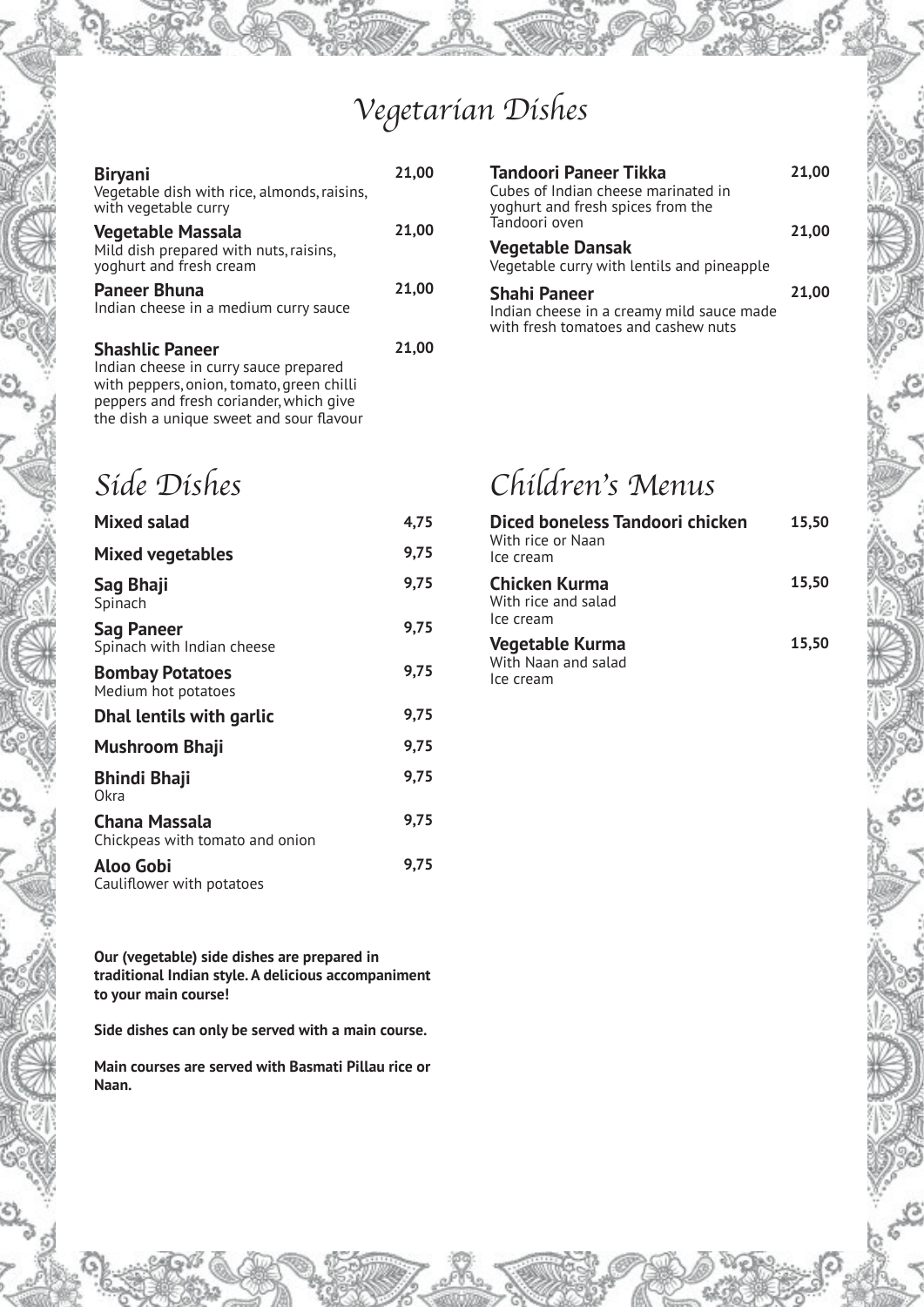# Mild Tandoori Curries

Combination of Tandoori and Curry dishes. Mildly flavoured with cashew nuts,raisins, almonds and fresh cream.

| <b>Chicken Tikka Massala</b><br>Diced boneless chicken | 22.00 |
|--------------------------------------------------------|-------|
| Lamb Tikka Massala<br>Diced boneless lamb              | 23.50 |
| Tandoori King Prawns Massala                           | 24.95 |

### All dishes are served with Basmati Pillau rice or Naan.

# Medium Hot Tandoori

Curries

Combination of Tandoori and Curry dishes. Medium hot flavoured, with peppers, onion, tomato and freshly chopped herbs.

| Chicken Tikka Bhuna<br>Diced boneless chicken | 22.00 |
|-----------------------------------------------|-------|
| Lamb Tikka Bhuna<br>Diced boneless lamb       | 23.50 |
| <b>Tandoori King Prawns Bhuna</b>             | 24.95 |

#### Fairly Hot Tandoori Curries 2 分 ∭

Fairly hot Tandoori curry dishes prepared with tomato,onion, peppers and fresh herbs.

| Chicken Tikka Jalfrezi<br>Diced boneless chicken | 22.00 |
|--------------------------------------------------|-------|
| Lamb Tikka Jalfrezi<br>Diced boneless lamb       | 23.50 |
| <b>Tandoori King Prawns Jalfrezi</b>             | 24.95 |

## Indian Bread Dishes

| Tandoori Naan / Naan<br>Indian bread | 3.25 |
|--------------------------------------|------|
| Keema Naan<br>With minced lamb       | 6.00 |
| Peswari Naan<br>With fruit and nuts  | 5.75 |
| <b>Garlic Naan</b>                   | 4.75 |

# Tandoori Grill Specialties

The dishes are lightly spiced and marinated with special Indian spices.

| Royal Tandoori Mixed Grill<br>A complete introduction to North-Indian<br>cuisine (very special!) | 25.95 |
|--------------------------------------------------------------------------------------------------|-------|
| Tandoori Chicken<br>Chicken legs marinated in yoghurt &<br>spices.                               | 21.00 |
| <b>Chicken Tikka</b><br>Diced boneless chicken                                                   | 21,00 |
| Lamb Tikka<br>Diced boneless lamb                                                                | 22.75 |
| <b>Tandoori King Prawns</b>                                                                      | 24.95 |

### Indian Rice Dishes

| Pillau rice             | 4.00  |
|-------------------------|-------|
| <b>Vegetable Pillau</b> | 11.50 |
| <b>Mushroom Pillau</b>  | 11,50 |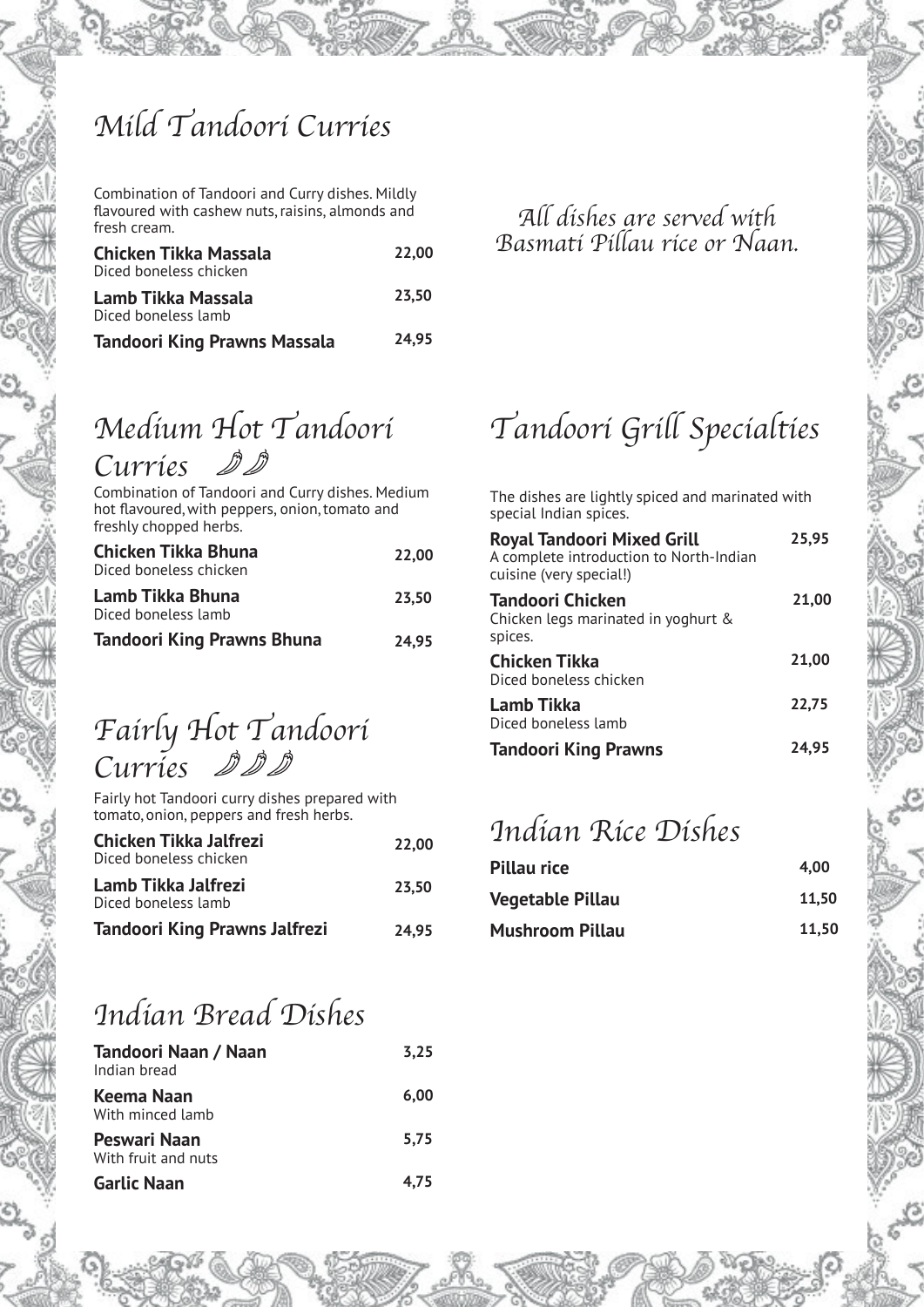# Chef's Specialties

| <b>Butter Chicken</b> 20<br>Chicken cooked in an elegant golden<br>curry sauce with tomatoes                                                                                                            | 22,00          |
|---------------------------------------------------------------------------------------------------------------------------------------------------------------------------------------------------------|----------------|
| Murgh Dhania Makhani<br>A special mild dish with diced Tandoori<br>chicken, nuts, raisins, almonds, butter,<br>fresh cream and freshly chopped herbs                                                    | 22,00          |
| Balti Chicken 22<br>A very special curry prepared with<br>peppers, mushrooms, fresh herbs and<br>coriander leaves                                                                                       | 22,00          |
| <b>Shashlic Chicken</b> 22<br>Diced chicken in curry sauce prepared<br>with peppers, onion, tomato, green chilli<br>peppers and fresh coriander, which give<br>the dish a unique sweet and sour flavour | 22,00<br>24.95 |
| <b>Tandoori King Prawn Special</b> 22<br>King prawns served in curry sauce.<br>Garnished with onion, tomato, peppers,<br>fresh coriander and spices                                                     |                |

| Karai Murgh 22<br>A Chicken dish, cooked and served in a<br>special pot, with onion, tomato, peppers,<br>fresh coriander and spices | 22,00 |
|-------------------------------------------------------------------------------------------------------------------------------------|-------|
| Karai Gosht AA<br>A Lamb dish, cooked and served in a<br>special pot, with onion, tomato, peppers,<br>fresh coriander and spices    | 23,50 |
| Sag Gosht 22<br>Lamb and spinach prepared with onion,<br>tomato and fresh herbs                                                     | 23,50 |
| <b>Bhuna Gosht Punjabi</b> 22<br>A Lamb curry with aromas of cumin and<br>coriander                                                 | 23,50 |

### Extra Accompaniments

| Raitha               | 3.50 |
|----------------------|------|
| <b>Mango Chutney</b> | 3.50 |
| Pappadum             | 1,25 |

### Biryanis

Biryani is a rice dish made with Basmati Safran rice mixed with raisins, almonds, tomatoes,medium hot spices, accompanied by a dish of curried vegetables.

| <b>Chicken Biryani</b>    | 22,50 |
|---------------------------|-------|
| Lamb Biryani              | 23,95 |
| Prawn Biryani             | 24.50 |
| <b>King Prawn Biryani</b> | 26,50 |
| Tandoori Lamb Biryani     | 24,95 |
| Tandoori Chicken Biryani  | 23.95 |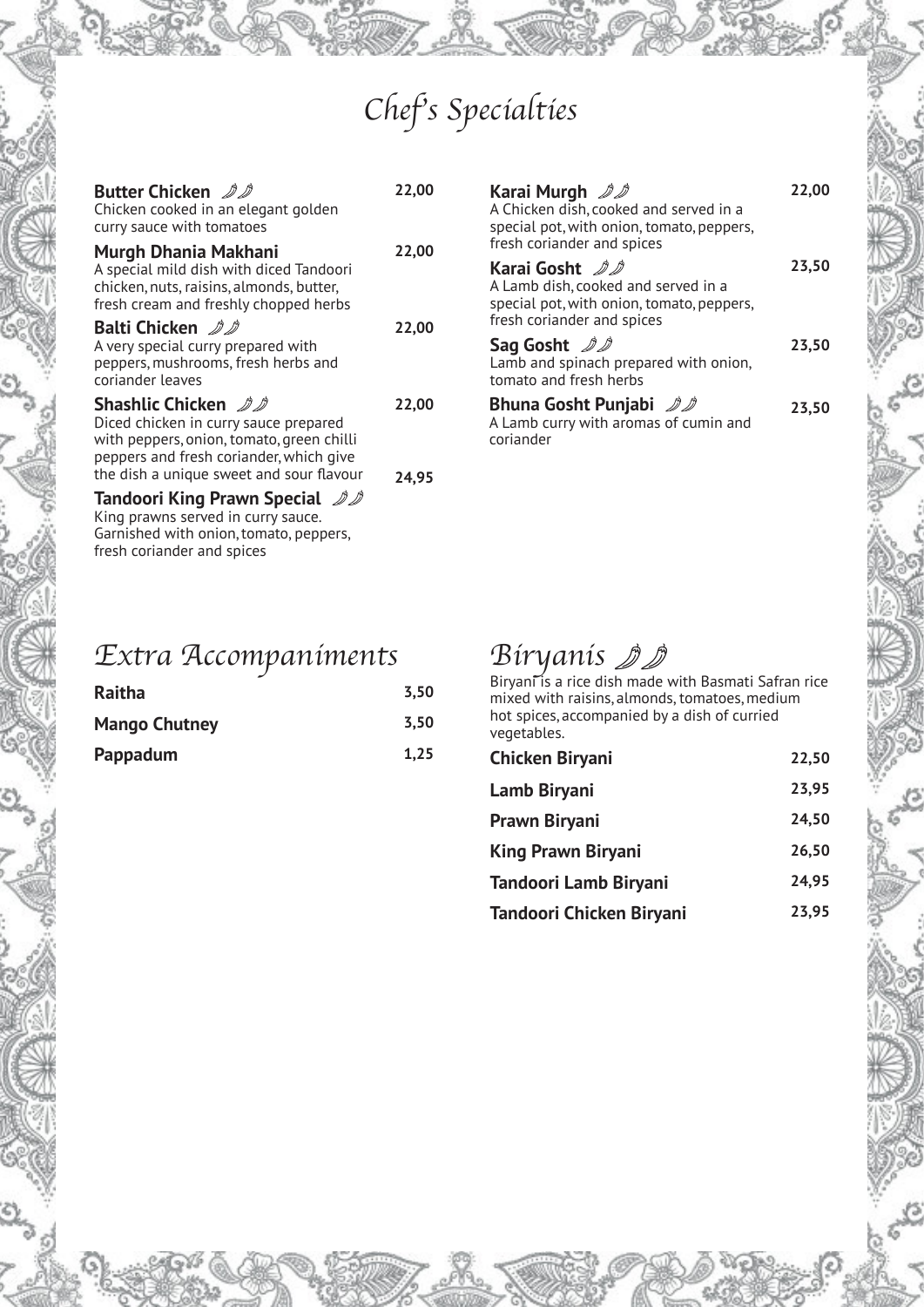### All curries are served with Basmati Pillau rice or Tandoori Naan

## Mild Curries

Delicious mild curries prepared with cashew nuts, raisins, almonds, fresh cream and freshly chopped herbs

| <b>Chicken Kurma</b>                                        | 21,95 |
|-------------------------------------------------------------|-------|
| Lamb Kurma                                                  | 22,95 |
| <b>Chicken Kashmiri</b><br>Chicken with mango and lychees   | 21,95 |
| <b>Lamb Kashmiri</b><br>Lamb with mango and lychees         | 22,95 |
| <b>Chicken Malayan</b><br>Chicken with banana and pineapple | 21,95 |
| Lamb Malayan<br>Lamb with banana and pineapple              | 22,95 |

### Medium Hot Curries DD

| <b>Chicken curry</b><br>Prepared in traditional Indian style                                                      | 21,95 |
|-------------------------------------------------------------------------------------------------------------------|-------|
| Lamb curry<br>Prepared in traditional Indian style                                                                | 22,95 |
| Rogan Josh<br>Lamb marinated in fresh coriander leaves,<br>tomato and fresh garlic in a medium hot<br>curry sauce | 22.95 |
| <b>Chicken Dopiaza</b><br>Medium hot chicken prepared with fried<br>onion, cumin, fresh coriander and yoghurt     | 21,95 |

# Fairly hot curries

### Jalfrezi

dishes with lightly fried onions,tomatos, fresh chilli peppers and spices.

| Chicken Jalfrezi    | 21.95 |
|---------------------|-------|
| Lamb Jalfrezi       | 22.95 |
| Prawn Jalfrezi      | 23.95 |
| King Prawn Jalfrezi | 24.95 |

### Dhansak *DDD*

Originally Persian dishes, prepared with lemon,pineapple and lentils

| <b>Chicken Dhansak</b>    | 21.95 |
|---------------------------|-------|
| <b>Lamb Dhansak</b>       | 22.95 |
| <b>Prawn Dhansak</b>      | 23.95 |
| <b>King Prawn Dhansak</b> | 24.95 |

# Hot curries *DDDD*

Dishes from South India with a hint of lemon and a fine flavour of fresh herbs and spices

| <b>Chicken Madras</b>    | 21.95 |
|--------------------------|-------|
| <b>Lamb Madras</b>       | 22.95 |
| <b>Prawn Madras</b>      | 23.95 |
| <b>King Prawn Madras</b> | 24.95 |

## Vindaloo *DDDD*

Dishes originally from Goa prepared with a unique selection of fresh aromatic herbs and spices

| <b>Chicken Vindaloo</b>    | 21.95 |
|----------------------------|-------|
| <b>Lamb Vindaloo</b>       | 22.95 |
| <b>Prawn Vindaloo</b>      | 23.95 |
| <b>King Prawn Vindaloo</b> | 24.95 |